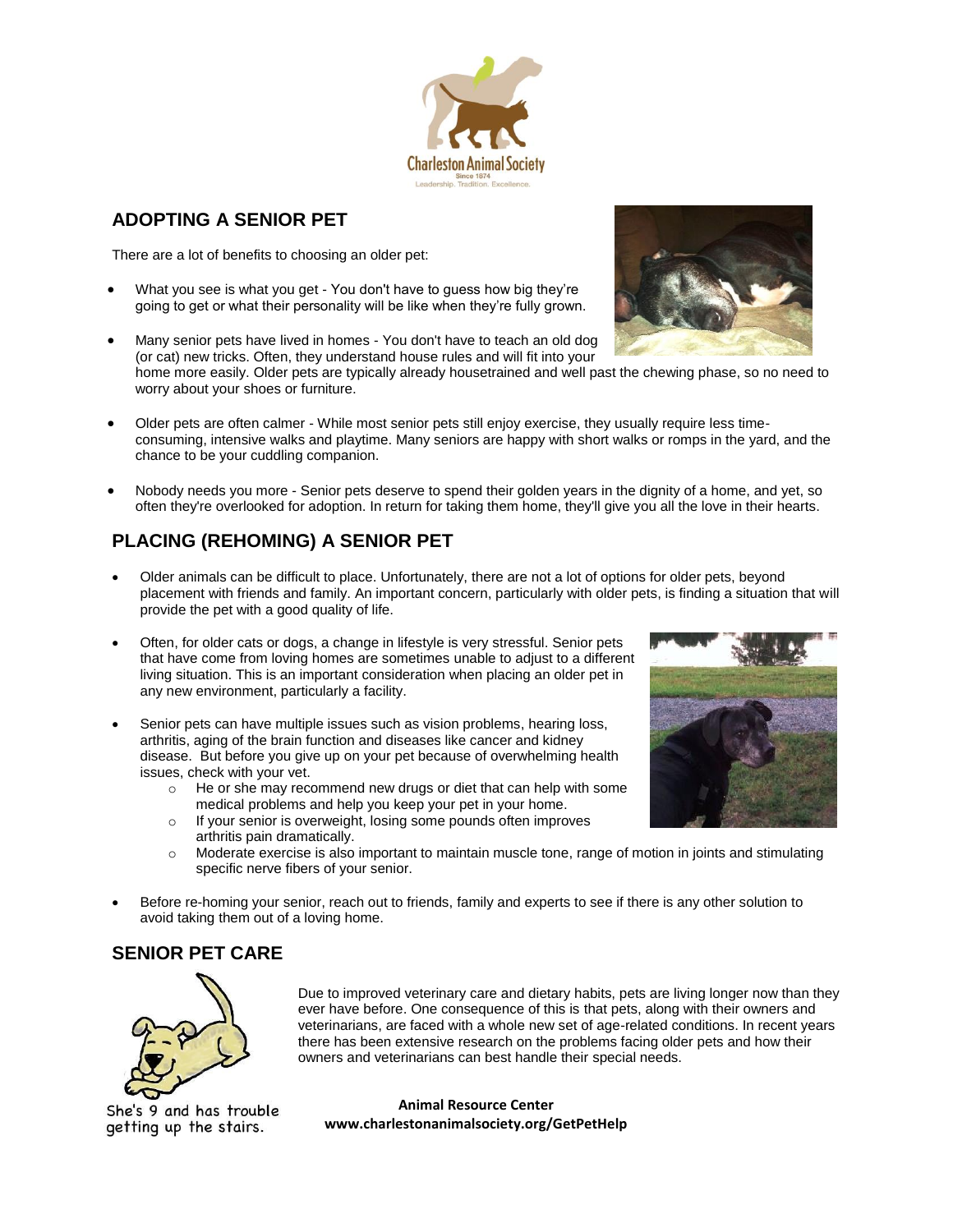

## **Q: When does a pet become "old"?**

A: It varies, but cats and small dogs are generally considered geriatric at the age of 7. Larger breed dogs tend to have shorter life spans and are considered geriatric when they are approximately 6 years of age. Owners tend to want to think of their pet's age in human terms. While it is not as simple as "1 human year = X cat/dog years", there are calculations that can help put a pet's age in human terms:

# **Age: Human Equivalents for Older Pets**

|    | Cat years Human years |
|----|-----------------------|
|    | 45                    |
| 10 | 58                    |
| 15 | 75                    |
| 20 | 98                    |

| Human years (*dog size lbs) |  |
|-----------------------------|--|
| Small - Medium: 44-47       |  |
| Large - Very large: 50-56   |  |
| Small - Medium: 56-60       |  |
| Large - Very large: 66-78   |  |
| Small - Medium: 76-83       |  |
| Large - Very large: 93-115  |  |
| Small - Medium: 96-105      |  |
| Large: 120                  |  |
|                             |  |

\*Small: 0-20 lbs; Medium: 21-50 lbs; Large: 51-90 lbs; Very large: >90 lbs The oldest recorded age of a cat is 34 years. The oldest recorded age of a dog is 29 years.

### **Q: What kinds of health problems can affect older pets?**

A: Geriatric pets can develop many of the same problems seen in older people, such as

- 1. cancer
- 2. heart disease
- 3. kidney/urinary tract disease
- 4. liver disease
- 5. diabetes
- 6. joint or bone disease
- 7. senility
- 8. weakness

### **Q: I know my pet is getting older. How do I help them stay happy and healthy for as long as possible?**

A: Talk to your veterinarian about how to care for your older pet and be prepared for possible age-related health issues. Senior pets require increased attention, including more frequent visits to the veterinarian, possible changes in diet, and in some cases alterations to their home environment. Here are some basic considerations when caring for older pets: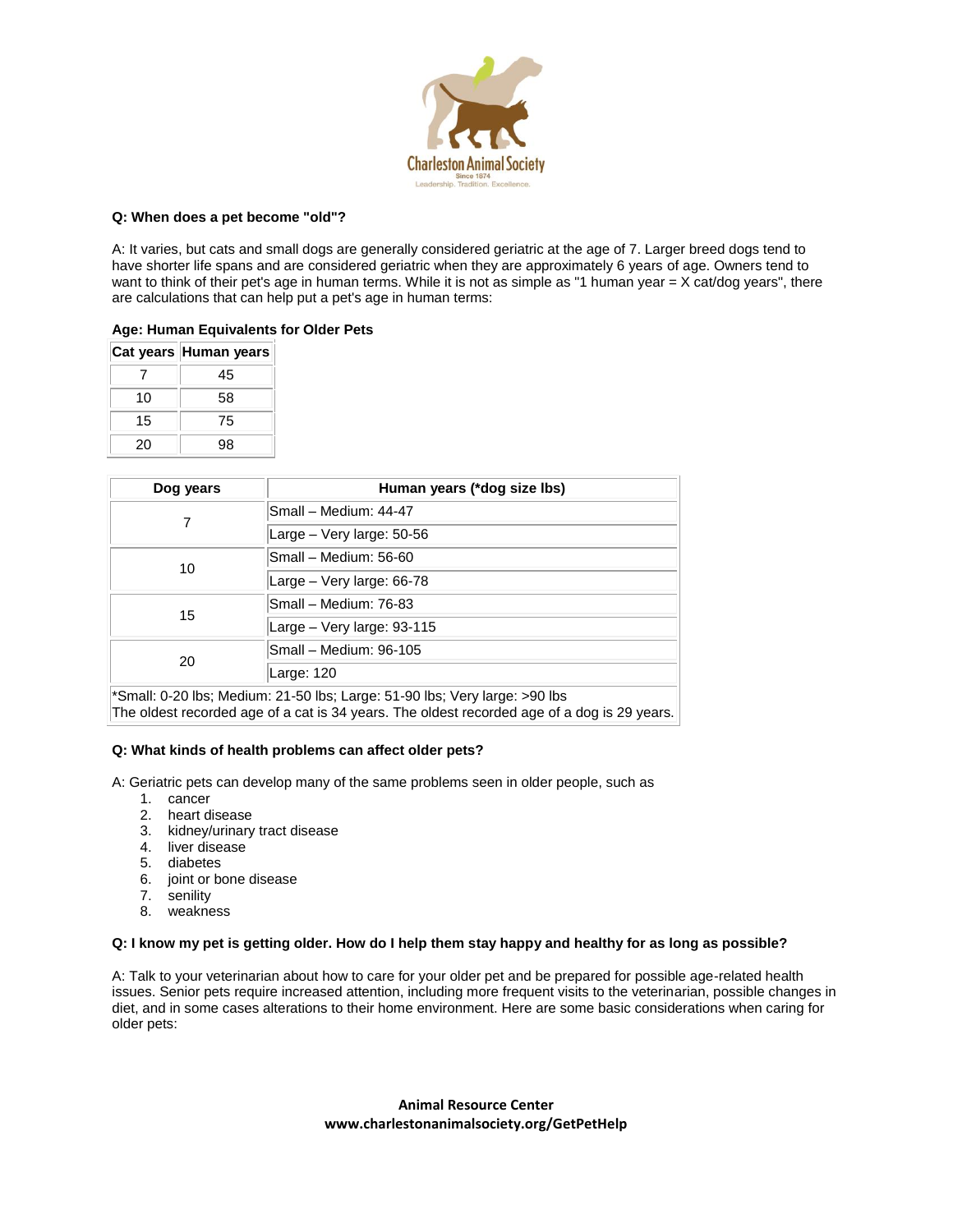

## **Older Pet Care Considerations**

| Area of concern                 | <b>Description</b>                                                                                                                                                                                                                                                                                                                                                                        |  |
|---------------------------------|-------------------------------------------------------------------------------------------------------------------------------------------------------------------------------------------------------------------------------------------------------------------------------------------------------------------------------------------------------------------------------------------|--|
| Increased<br>veterinary care    | Geriatric pets should have semi-annual veterinary visits instead of annual visits so signs of illness<br>or other problems can be detected early and treated. Senior pet exams are similar to those for<br>younger pets, but are more in depth, and may include dental care, possible bloodwork, and<br>specific checks for physical signs of diseases that are more likey in older pets. |  |
| Diet and nutrition              | Geriatric pets often need foods that are more readily digested, and have different calorie levels<br>and ingredients, and anti-aging nutrients                                                                                                                                                                                                                                            |  |
| Weight control                  | Weight gain in geriatric dogs increases the risk of health problems, whereas weight loss is a<br>bigger concern for geriatric cats.                                                                                                                                                                                                                                                       |  |
| Parasite control                | Older pets' immune systems are not as healthy as those of younger animals; as a result, they<br>can't fight off diseases or heal as fast as younger pets                                                                                                                                                                                                                                  |  |
| Maintaining<br>mobility         | As with older people, keeping older pets mobile through appropriate exercise helps keep them<br>healthier and more mobile.                                                                                                                                                                                                                                                                |  |
| Vaccination                     | Your pet's vaccination needs may change with age. Talk to your veterinarian about a vaccination<br>program for your geriatric pet.                                                                                                                                                                                                                                                        |  |
| Mental health                   | Pets can show signs of senility. Stimulating them through interactions can help keep them<br>mentally active. If any changes in your pet's behavior are noticed, please consult your<br>veterinarian.                                                                                                                                                                                     |  |
| Environmental<br>considerations | Older pets may need changes in their lifestyle, such as sleeping areas to avoid stairs, more time<br>indoors, etc. Disabled pets have special needs which can be discussed with your veterinarian                                                                                                                                                                                         |  |
| Reproductive<br>diseases        | Non-neutered/non-spayed geriatric pets are at higher risk of mammary, testicular, and prostate<br>cancers.                                                                                                                                                                                                                                                                                |  |

# **Q: My older pet is exhibiting changes in behavior. What's going on?**

A: Before any medical signs become apparent, behavioral changes can serve as important indicators that something is changing in an older pet, which may be due to medical or other reasons. As your pet's owner, you serve a critical role in detecting early signs of disease because you interact and care for your pet on a daily basis and are familiar with your pet's behavior and routines. If your pet is showing any change in behavior or other warning signs of disease, contact your veterinarian and provide them with a list of the changes you have observed in your pet. Sometimes, the changes may seem contradictory - such as an older pet that has symptoms of hearing loss but also seems more sensitive to strange sounds.

# **Possible Behavior Changes in Older Pets**

- Increased reaction to sounds
- Increased vocalization
- Confusion
- **•** Disorientation
- Decreased interaction w/humans
- Increased irritability
- Decreased response to commands
- House soiling
	- Decreased self-hygiene/grooming

Increased aggressive/protective behavior

- Repetitive activity
- Increased wandering

Increased anxiety

Change in sleep cycles

# **Q: Is my pet becoming senile?**

A: Possibly. Once any underlying or other disease causes have been ruled out, there is a chance your pet may be experiencing [cognitive dysfunction.](https://www.avma.org/News/JAVMANews/Pages/060815b.aspx) Studies conducted in the early 1990s were the first to identify brain changes in older dogs that were similar to brain changes seen in humans with Alzheimer's disease (ie, ß-amyloid deposits).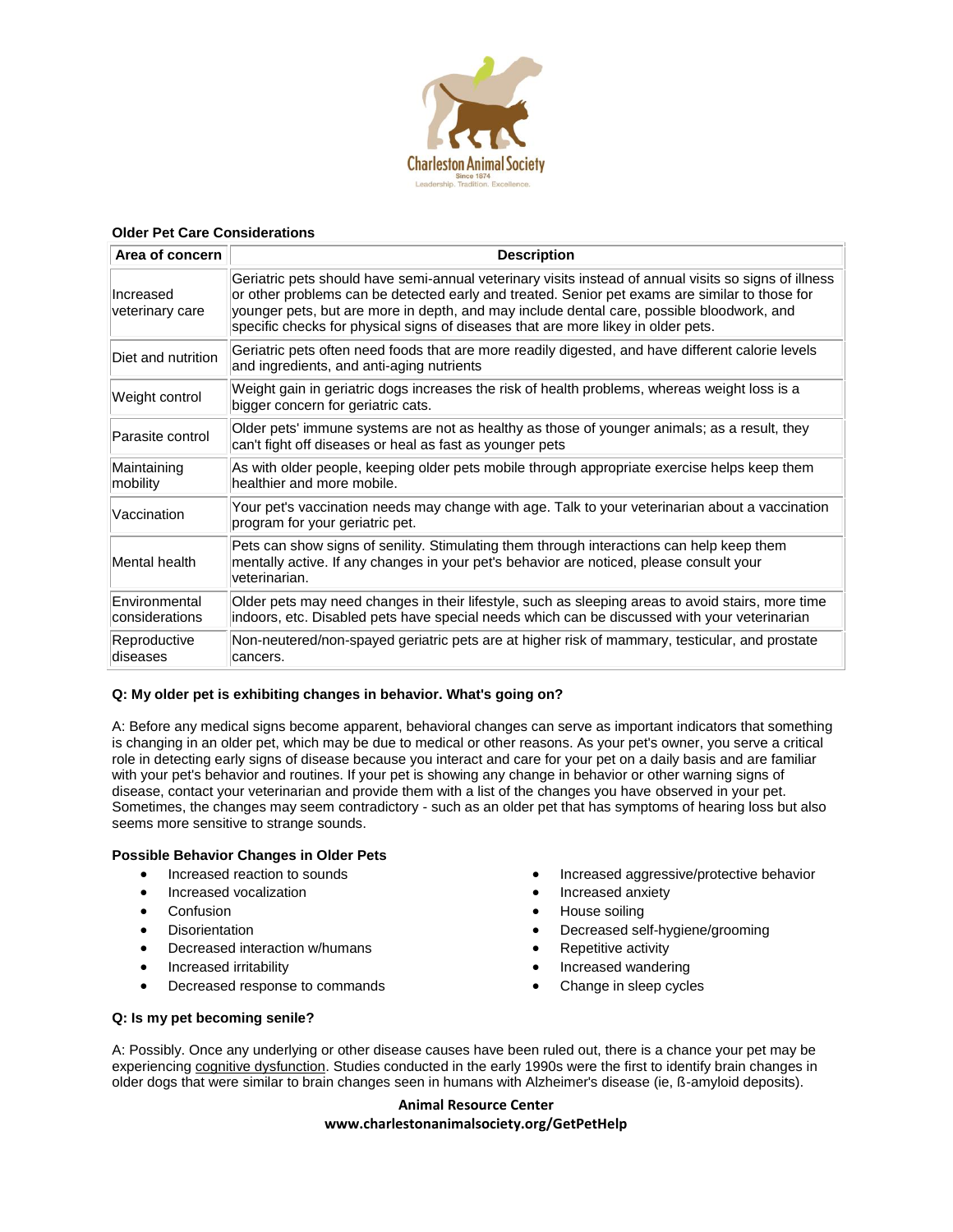

Laboratory tests were also developed in the 1990s to detect learning and memory deficits in older dogs. Recently these studies have started on younger dogs in order to fully understand the effect of aging on the canine brain. Similar studies in young and older cats are also ongoing.

While researchers are still not able to identify any genetic cause of why certain animals develop cognitive dysfunction, there are drugs and specific diets available that can help manage cognitive dysfunction in dogs. If you think your pet is becoming senile, discuss it with your veterinarian.

# **Q: What are the common signs of disease in an older pet?**

A: The signs you might see will vary with the disease or problem affecting your pet, and some signs can be seen with more than one problem. As the pet's owner, you can provide your veterinarian with valuable information that can help them determine what is going on with your pet.

| Kidney disease                     | Urinary tract disease                                             | <b>Heart disease</b>            |
|------------------------------------|-------------------------------------------------------------------|---------------------------------|
| Decreased appetite                 | Increased urination/spotting or "accidents" in the house Coughing |                                 |
| Increased thirst                   | Straining to urinate                                              | Difficulty breathing            |
| Increased urination                | Blood in urine                                                    | Decreased tolerance of exercise |
| Decreased or no urination Weakness |                                                                   |                                 |
| Poor hair coat                     |                                                                   | Decreased appetite              |
| Vomiting                           |                                                                   | Vomiting                        |
| Sore mouth                         |                                                                   |                                 |

### **Common Warning Signs of Disease in Older Pets**

# **Q: How common is cancer in older pets?**

A: In pets the rate of cancer increases with age. Cancer is responsible for approximately half the deaths of pets over 10 years of age. Dogs get cancer at roughly the same rate as humans, while cats tend to have lower rates of cancer. Some cancers, such as breast or testicular cancer, are largely preventable by spaying and neutering. A diagnosis of cancer may be based on x-rays, blood tests, physical appearance of tumors, and other physical signs. The ultimate test for cancer is through confirmation via a biopsy. You can read more in the AVMA's*[What you should know about](https://ebusiness.avma.org/login.aspx?rid=03&sid=103)  [cancer in animals](https://ebusiness.avma.org/login.aspx?rid=03&sid=103)*

# **Top 10 Common Signs of Cancer in Pets**

- Abnormal swellings that persist or continue to grow
- Sores that do not heal
- Weight loss
- Loss of appetite
- Bleeding or discharge from any body opening
- Offensive mouth odor
- Difficulty eating/swallowing
- **•** Hesitation to exercise/loss of stamina
- Persistent lameness/stiffness
- Difficulty breathing, urinating, or defecating

# **Q: My pet seems to be in pain, and isn't as active as they should be. What should I do?**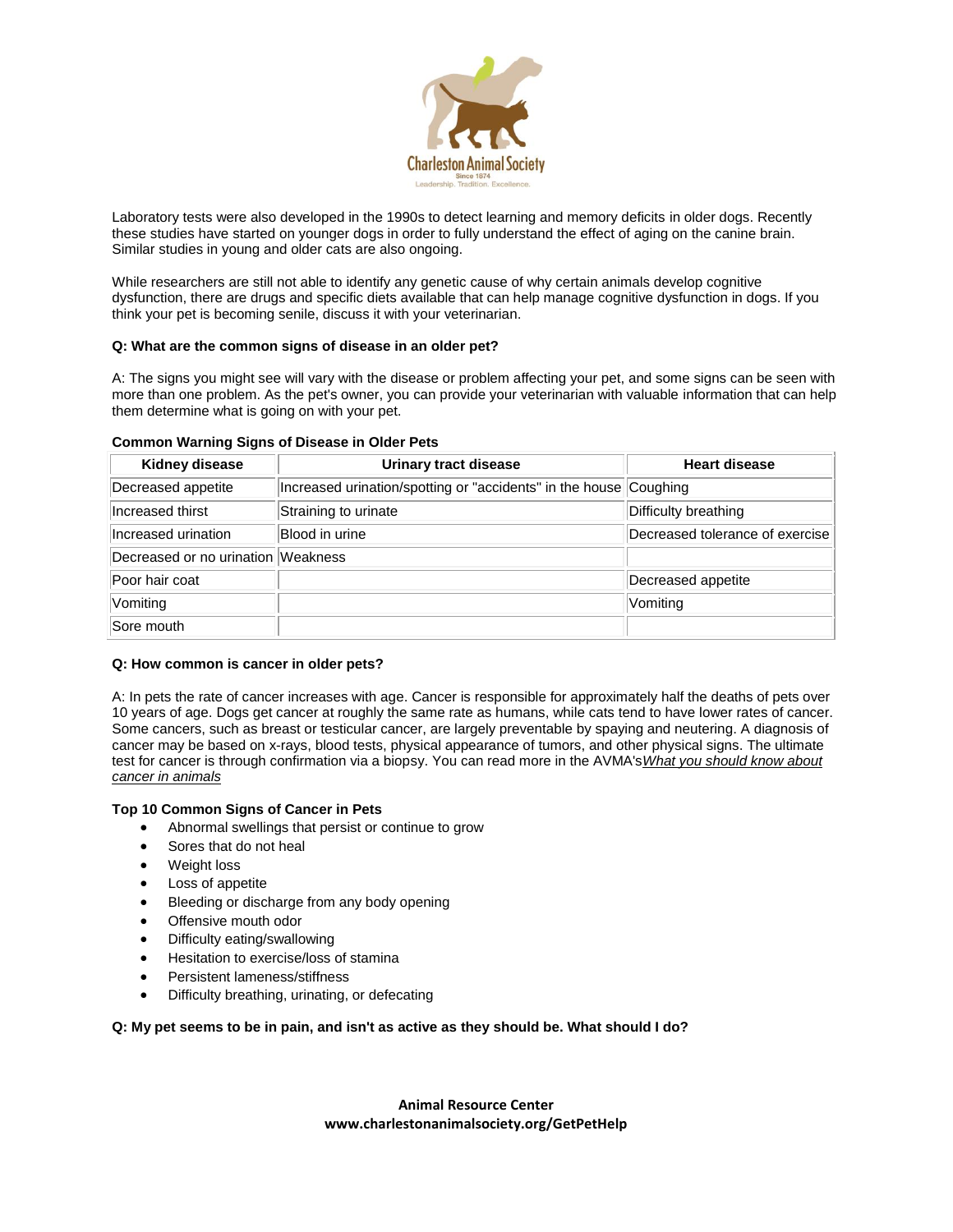

A: First, talk to your veterinarian and have them examine your pet. Your pet might have arthritis. Older pets, especially large dogs, are vulnerable to arthritis and other joint diseases, and the signs you see can vary. This chart provides the basic signs you might see if your pet has arthritis; you might see one or more of these signs in your pet. **Signs of Arthritis in Pets**

- Favoring a limb
- Difficulty sitting or standing
- Sleeping more
- Seeming to have stiff or sore joints
- Hesitancy to jump, run or climb stairs
- Weight gain
- Decreased activity or interest in play
- Attitude or behavior changes (including increased irritability)
- Being less alert

Signs of arthritis often are similar to signs of normal aging, so if your pet seems to have any of these symptoms for more than two weeks, the best thing to do is to have your veterinarian examine them, and then advise you as to what treatment plan would be best to help your pet deal with the pain. Arthritis treatments for pets are similar to those for humans, and may include:

- Healthy diet and exercise to help maintain proper weight.
- Working with your veterinarian to find a drug treatment that helps relieve the pain.
- Nonsteroidal anti-inflammatory drugs (NSAIDS): the most common treatment for arthritis in dogs. These drugs are similar to ibuprofen, aspirin, and other human pain relievers.
- Over-the-counter pet treatments, such as pills or food containing either glucosamine and chondroitin sulfate or Omega fatty acids. Both have shown to help relieve the symptoms of arthritis in dogs.
- Over-the-counter pet treatments, such as pills or food containing either glucosamine and chondroitin sulfate or Omega fatty acids. Both have shown to help relieve the symptoms of arthritis in dogs.
- A veterinarian-prescribed NSAID and an over-the-counter treatment that together may help decrease pain and disease progression.
- Diets with special supplements may also help decrease the discomfort and increase the joint mobility

### *Do not give human pain medications to your pet without first consulting your veterinarian. Some human products, including over-the-counter medications, can be fatal for pets.*

Changes in the home environment may also help you deal with an older pet who is experiencing stiffness and/or pain. Orthopedic beds and/or stair steps can help an animal up to higher places (so they don't have to jump). Raised feeding platforms, etc. can help make your arthritic pet's life more comfortable.

**First and foremost, we recommend that all pet owners consult with their veterinarian. The information contained herein is meant to be a resource. It is not exhaustive, nor does it indicate an endorsement or recommendation from Charleston Animal Society. Please use your own due diligence in researching these sources and making the best choice for your pet(s).**

**We'd like to give thanks and credit to the following organizations, whose published resources were utilized in addition to staff research for this compilation:**

Nevada Humane Society www.nevadahumanesociety.org Best Friends Animal Society www.bestfriends.org